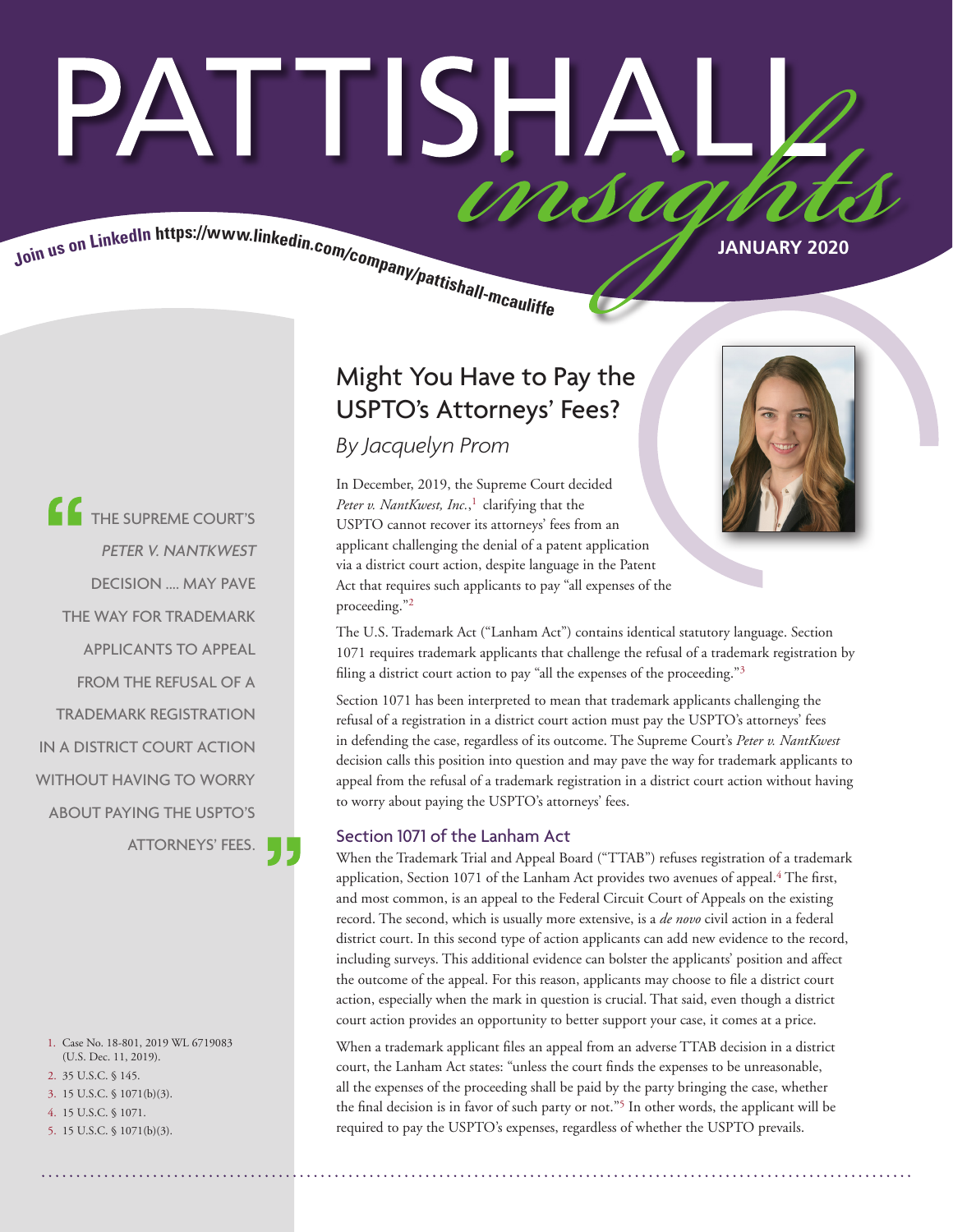This statutory provision has recently been interpreted to mean that applicants seeking review of a TTAB decision in a district court are required to pay the attorneys' fees of the USPTO. In *Shammas v.*  Focarino,<sup>6</sup> the Fourth Circuit affirmed the lower court's award of such fees in a district court action brought by a trademark applicant seeking review of the TTAB's decision to deny its trademark application.

The Fourth Circuit reasoned that " $\$  1071(b)(3) [of the Lanham Act] imposes a unilateral, compensatory fee, including attorneys [sic] fees, on every ex parte applicant who elects to engage the resources of the PTO when pursuing a de novo action in the district court, whether the applicant wins or loses . . . "7 The Fourth Circuit also concluded that the 'American Rule,' which states that each party pays its own attorneys' fees absent a statute providing otherwise, did not apply to Section 1071 of the Lanham Act.

SINCE THE "EXPENSES" LANGUAGE IN SECTION 145 OF THE PATENT ACT IS IDENTICAL TO THE "EXPENSES" LANGUAGE IN SECTION 1071 OF THE LANHAM ACT, THE SUPREME COURT'S REASONING IN PETER V. NANTKWEST IS LIKELY TO INFORM THE INTERPRETATION OF SECTION 1071 OF THE LANHAM ACT GOING FORWARD.

The Supreme Court reasoned that nothing in Section 145 of the Patent Act suggested that Congress intended to depart from the long-standing American Rule, stating: "Simply put, in common statutory usage, the term 'expenses' alone has never been considered to authorize an award of attorney's fees with sufficient clarity to overcome the American Rule presumption."10 The Supreme Court also noted that in other sections

of the Patent Act, Congress explicitly provided for the recovery of attorneys' fees under other circumstances. Since Congress obviously knows how to permit recovery of attorneys' fees, the fact that it did not do so explicitly in Section 145 was determinative.

The Supreme Court therefore unanimously decided that Section 145 of the Patent Act does not require patent applicants to pay USPTO attorneys' fees in a district court proceeding.

Based on this interpretation of Section 1071 of the Lanham Act, it has been presumed that trademark applicants seeking review of an adverse ex parte TTAB decision in a district court will be required to pay the USPTO's attorneys' fees. The Supreme Court's recent *Peter v. NantKwest* decision, however, sheds doubt on this interpretation.

#### Section 145 of the Patent Act and Peter v. NantKwest

Section 145 of the Patent Act mirrors Section 1071 of the Lanham Act, offering patent applicants seeking an appeal from an adverse ex parte Patent Trial and Appeal Board ("PTAB") decision two options: (1) an appeal to the U.S. Court of Appeals for the Federal Circuit; or (2) a civil *de novo* review action by the district court in the Eastern District of Virginia.<sup>8</sup> For actions commenced in the district court, the Patent Act requires applicants to pay "[a]ll the expenses of the proceedings."9

For the first time, the USPTO attempted to recover its attorneys' fees for a civil action seeking review of an *ex parte* PTAB decision in *Peter v. NantKwest.* The USPTO requested reimbursement of the pro rata salaries of the USPTO attorneys and paralegals that worked on the case. The district court denied the USPTO's request for attorneys' fees, a divided Federal Circuit panel reversed, but the *en banc* Federal Circuit reheard the case and reversed the panel, holding the USPTO could not recover its attorneys' fees under Section 145 of the Patent Act. The Supreme Court granted *certiorari* on the issue of whether "expenses" in Section 145 of the Patent Act includes the salaries of the USPTO attorneys and paralegals. The Supreme Court held it did not.

#### Impact of Peter v. NantKwest on the Interpretation of Section 1071 of the Lanham Act

Since the "expenses" language in Section 145 of the Patent Act is identical to the "expenses" language in Section 1071 of the Lanham Act, the Supreme Court's reasoning in *Peter v. NantKwest* is likely to inform the interpretation of Section 1071 of the Lanham Act going forward. As in the Patent Act, Congress explicitly provided for the recovery of attorneys' fees elsewhere in the Lanham Act, suggesting it did not intend for the word "expenses" to include attorneys' fees in Section 1071.

In the future, trademark applicants may no longer need to worry about covering the expense of the USPTO's attorneys' fees if the applicant chooses review of an adverse *ex parte* TTAB decision in a district court. This review option allows trademark applicants to introduce new evidence and have the district court review the evidence *de novo*, which can result in a more complex consideration of whether the trademark application is entitled to registration.

The application of *Peter v. NantKwest* to trademark cases is yet to be confirmed. However, the decision suggests that in the future, trademark applicants will be able to exercise all their statutory options for appealing an adverse *ex parte* TTAB decision without worrying about paying adverse attorneys' fees on top of it. ■

6. 784 F.3d 219, 227 (4th Cir. 2015).

- 7. *Id.* at 225.
- 8. 35 U.S.C. § 144 145.
- 9. 35 U.S.C. § 145.
- 10. 2019 WL 6719083, at \*6.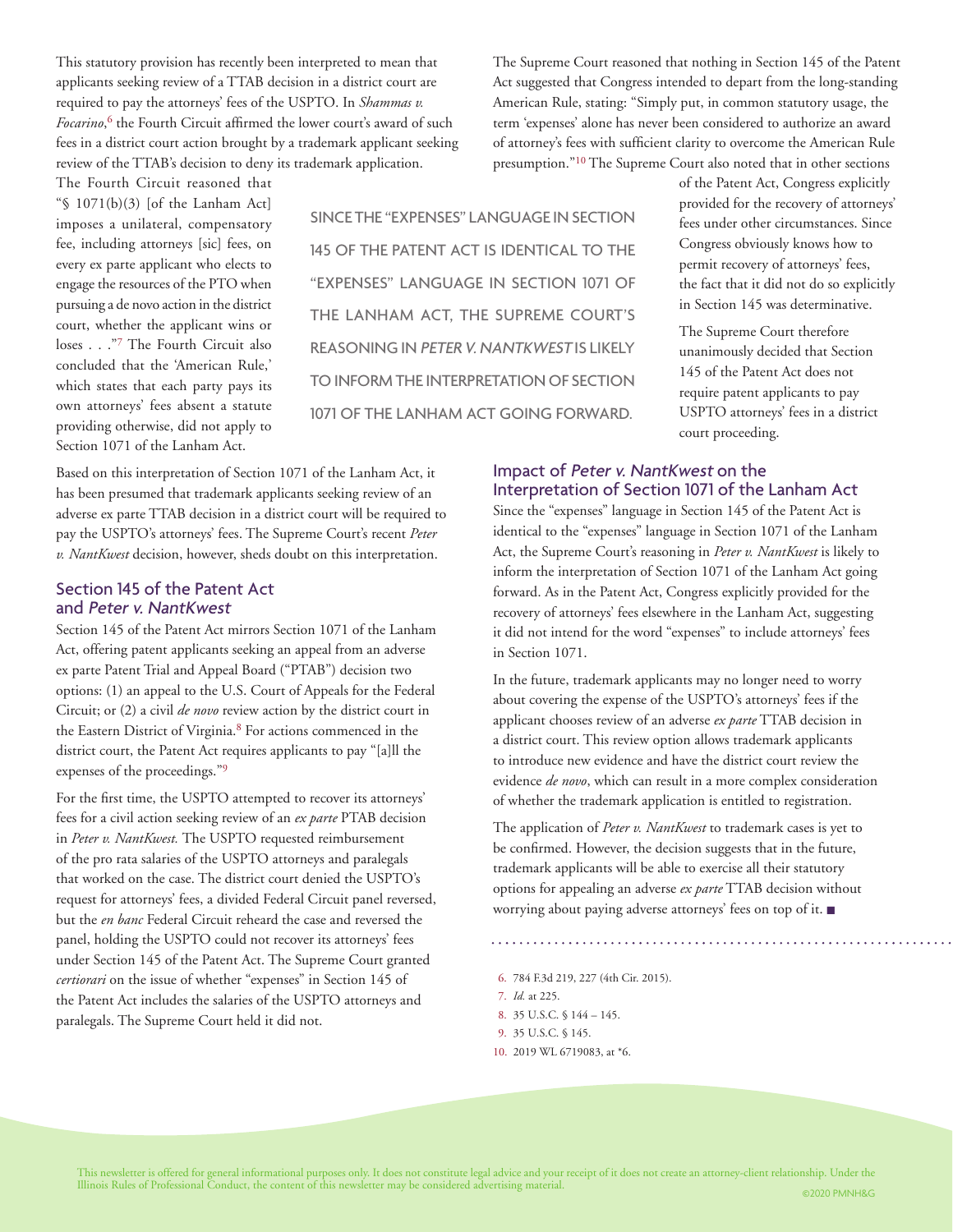

#### PARTNERSHIP

#### ■ Jessica Ekhoff



We are very pleased to announce that Jessica has become a partner in the Firm as of January 1, 2020.

#### PRESENTATIONS

#### ■ Janet Marvel

Janet spoke on "Understanding the Intellectual Property License 2019: Trademark Licensing" at the Practising Law Institute seminar in Chicago on October 23.

#### ■ Belinda Scrimenti

Belinda gave a presentation to an international corporate client's legal department on November 21, which was video-streamed to viewers in U.S. and Canadian locations, on "The Intersection of Artificial Intelligence With Trademark and Copyright Law." The program was certified for Texas and California CLE credit.

Belinda will also be moderating a roundtable at the INTA 2020 Annual Meeting in Singapore on April 28 on "*In re Booking.com* and the Shifting Sands of Trademark Genericness Rulings."

## *firm*NOTEWORTHY



#### Thad Chaloemtiarana

We are very proud to announce that our partner, Thad Chaloemtiarana, has been nominated to become Section Vice-Chair of the American Bar Association Section of Intellectual Property Law at the ABA Annual Meeting in Chicago from July

29 - August 4, 2020. Following his one-year term, Thad will then move up to Section Chair-Elect for 2021-22, and then Section Chair for 2022-23 term.

Established in 1894, the ABA IPL Section is the world's oldest and largest organization of intellectual property professionals. Thad currently is a member of Council for the Section. He also currently serves as Council Liaison to the Trademarks and Unfair Competition Division, Co-Chair of the Young Lawyer Fellow Advisory Committee and the

#### APPOINTMENTS

#### ■ Phllip Barengolts

Phil has been re-elected as a Vice President of the Board of Directors of Lawyers for the Creative Arts.



#### ■ Bradley Cohn

Bradley has been elected Secretary of the Board of the Illinois Institute of Continuing Legal Education.

#### ■ Jessica Ekhoff

Jessica has been appointed Co-Chair of the Coalition of Women's Initiatives in Law's Programming Committee for 2020-2021.

#### PUBLICATIONS

#### ■ Jonathan Jennings



Jonathan's article on obtaining summary judgment in TTAB proceedings was published in the December, 2019 edition of Pharmaceutical Trade Marks Group's *Law, Lore & Practice* newsletter.

Section Liaison to the National Asian Pacific American Bar Association. He previously served as Section Membership Officer for two years, after serving as Vice Chair of the Membership Board for three years. He served as Chair of the Trademark and Unfair Competition Division of the Section for two years, after serving as Vice Chair of the Division for two years. He has chaired numerous committees within the Trademark and Unfair Competition Division over many years. He also served as Vice Chair of the Diversity Action Group for three years. He has served on the CLE Board, the Membership Board, the Revenue Committee and the Nominating Committee.

Thad will be the fifth Pattishall partner to Chair the ABA IP Law Section, one of the largest IP law organizations in the world, following in the footsteps of Edward Rogers, Beverly Pattishall, Tom Hofstetter, and Bob Sacoff.